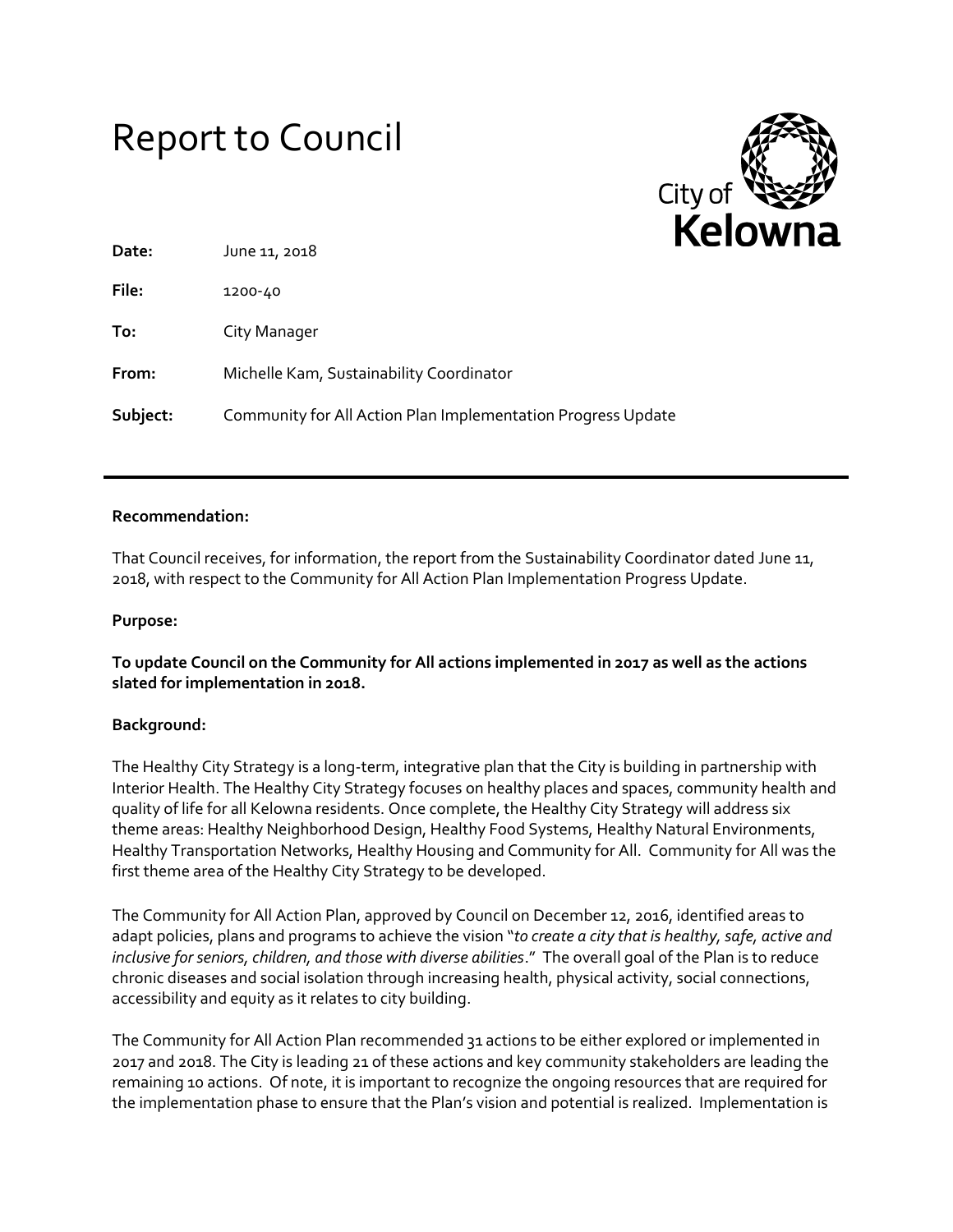the process that turns strategies and plans into actions in order to accomplish strategic objectives and goals. The Community for All Action Plan is an example where ongoing resources, people, systems and organizational commitment are required from a number of partners to realize the Plan's vision. Effective plans need to be living documents to ensure actions are implemented and that the corresponding monitoring and evaluation are conducted on a continual basis.

A summary on the progress of those actions is provided in Appendix A: Status of Community for All Actions. Of the actions slated for implementation in 2017, three of the actions are not proceeding due to different reasons that include lack of resources (staffing and/or funding) and other unforeseen issues. Of the actions slated to be explored or implemented in 2017, seven are ongoing, six are in progress and eight are complete.

Highlights of the actions implemented in 2017 include:

- Policy & Planning is leading the second theme area of the Healthy City Strategy Healthy Housing Strategy, which will be brought to Council in early summer;
- Active Living & Culture integrated "Sport for Life" as a key action item in the City's Community Sport Plan;
- Roadways received an ongoing budget item of \$20,000 for accessibility retrofits;
- Infrastructure assessed 157 City parks and 76 City buildings with a focus on ensuring accessibility for all residents; and
- People In Motion expanded their online Accessibility Guide to include the above parks and buildings assessments.

In 2018, seven new actions will be implemented and many of the 2017 actions will be ongoing.

The strength of the Community for All Action Plan includes the collaboration and partnerships with, and commitment from, City departments and key stakeholders. The City of Kelowna, Interior Health and numerous community stakeholders are working collectively together to develop and foster a culture of all ages and abilities. By advancing the Community for All actions, the City in partnership with various agencies, will promote a community where policies, services and structures related to the physical and social environment are designed to support and enable people of all ages and abilities to live in a secure environment, enjoy good health, and continue to participate fully in society.

# **Existing Policy:**

Community for All Action Plan, endorsed in December 2016.

# **External Agency/Public Comments:**

Information in the report regarding the stakeholder led actions was received from Interior Health, Pathways Abilities Society, People in Motion, School District #23 and Seniors Outreach Society.

Submitted by:

M. Kam, Sustainability Coordinator

**Approved for inclusion:** Danielle Noble-Brandt, Policy & Planning Department Manager